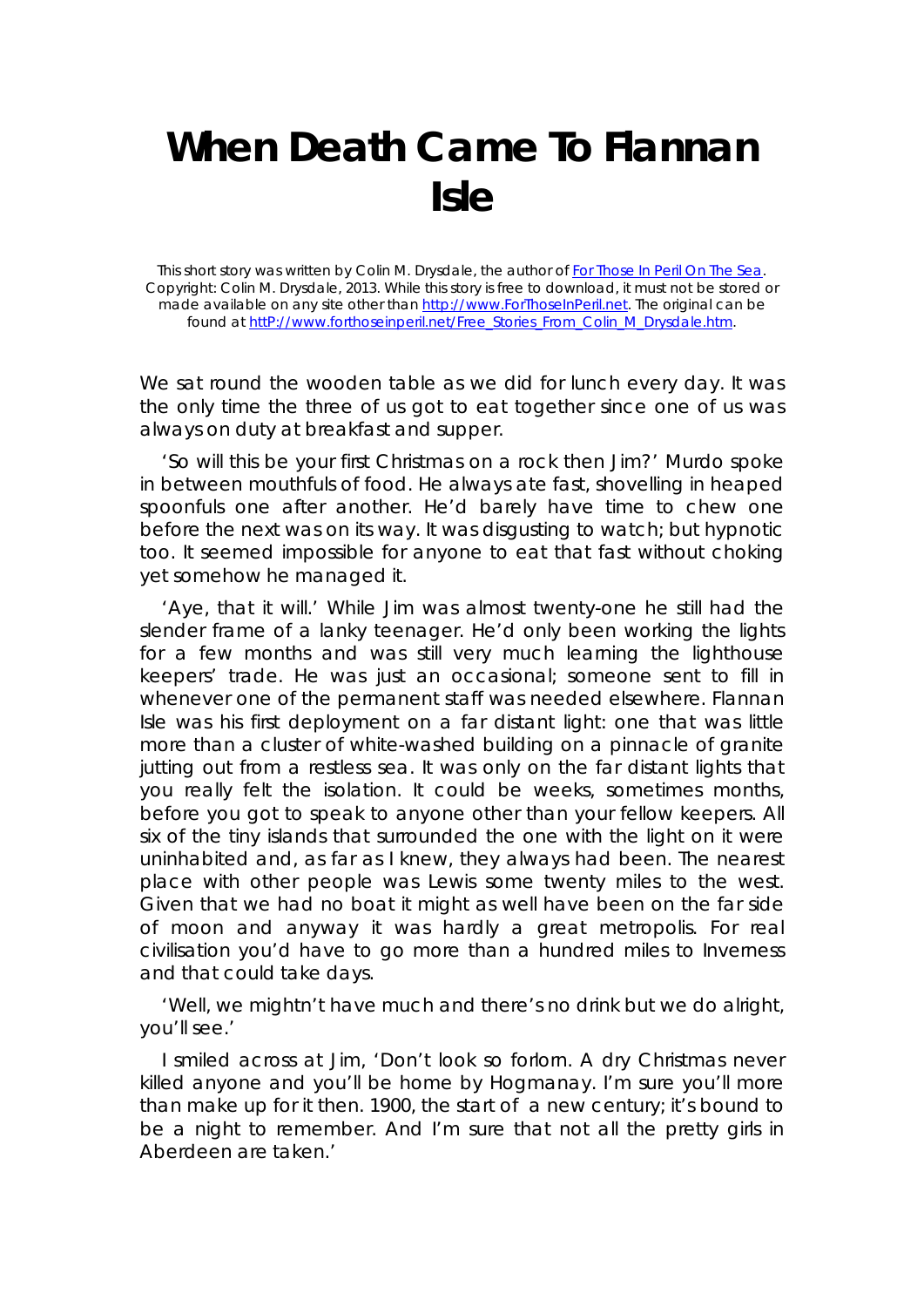Murdo huffed, 'You ever been to Aberdeen? Ugliest women I've ever had the misfortune to meet.'

'Bet you didn't let that stop you though.' Jim shot his reply back without thinking. Once he realised what he'd said, he turned as white as a sheet. There's a very strict pecking order in lighthouses and it wasn't an occasional's place to make fun of a head keeper with twenty years experience under his belt.

For the first time since I'm known him, Murdo's spoon stopped half way to his mouth. At first he had a look that seemed to be a mixture of surprise and anger but after a few seconds a broad grin spread across his weathered face. 'You're right there laddie!' He emptied his spoon and carried on eating as fast as before, laughing to himself and shaking his head from side to side. 'You're right there.'

Not wanting to put his foot in his mouth again, Jim rose from the table and walked over to the window to check on the weather while Murdo and I finished our lunch.

Jim had only been there for a few second when he cried out, 'Hey, there's a boat out there; not really a boat, more like a dingy.'

Murdo leapt to his feet, sending his chair crashing to the floor behind him. 'There's only one reason you'd get a dingy out here. Someone's in trouble. John, you come with me, Jim lad, you stay here.'

Murdo had worked on lights long enough to know it probably meant a ship had gone down and that the sailors were making for the nearest land as it was their only hope of survival. Once we knew they were there, it was our duty to do all we could to help. At first Jim seemed like he was about to protest but he must have thought better of it because he said nothing. Even though he was just an occasional he knew the rules as well as the rest of us: no matter what happened someone always had to stay in the light.

Murdo and I grabbed our oilskins and headed down to the east dock. As we did, we watched the small wooden boat grow slowly closer. The man at the oars looked spent but somehow was still managing to power the boat towards the shore. Once on the dock, we could see he wasn't dressed for the sea. He was wearing what look like an expensive tweed suit as well as a collar and neck tie.

Murdo waved his arms over his head, 'Hey, you. Over here!'

The man didn't look round but the direction of the boat shifted until it was heading straight towards where we stood. When the boat finally touched the shore, he collapsed across the oars.

'John, you stay here, I'll get him.'

Murdo moved with a speed that belied his size and within a flash he'd shimmied down the ladder leading to the water and leapt into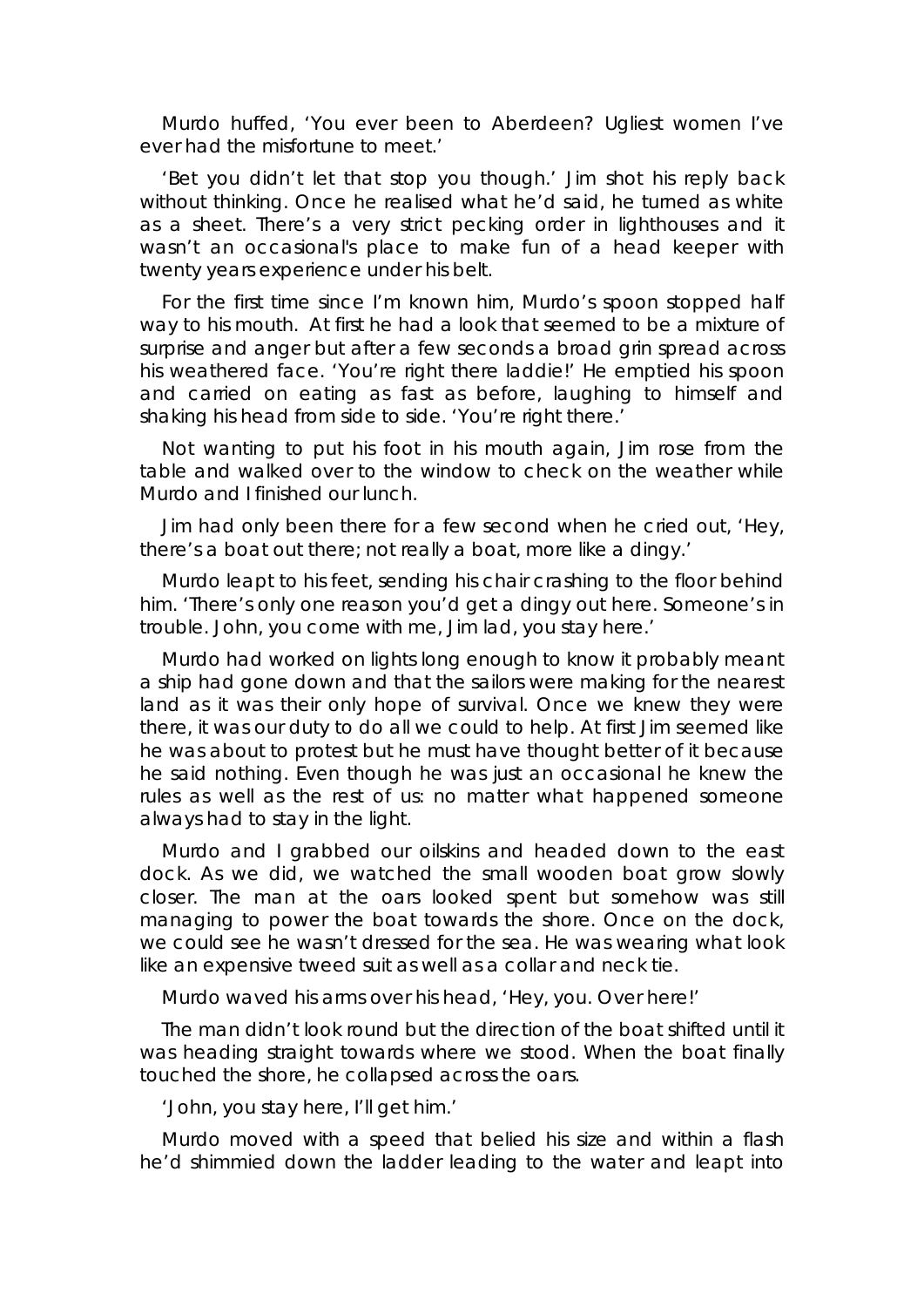the wooden dingy. The first thing he did was tie it to the dock. Next Murdo shook the man but he didn't respond. Unperturbed, Murdo scooped him up and threw him over his shoulder before climbing back up to the dock. The man seemed lifeless, his head lolling back and forth with every step Murdo took.

Once they were on the quay, I could see the man properly for the first time. He was probably in his early thirties and had one of those thick moustaches that seemed so fashionable these days amongst the middle classes. I glanced at his hands: while they were blistered and bleeding from rowing I could tell they weren't the hands of a worker. His skin had the blue-grey tinge of someone who'd been out in the cold too long. I glanced at Murdo, 'We'd better get him inside as quick as we can. See if we can get him warmed up.'

'Warmed? What're you blethering on about man? He's burning up.'

I touched the back of my hand to his forehead and withdrew it immediately; he was so hot it was like touching a kettle that had just boiled on the stove.

\*\*\*

'They're following me .. They're going to kill me ... Captain ... God ... Someone ... help me ...'

We looked on helplessly as the stranger thrashed around in Jim's bunk. His skin was still tinged with grey but he was sweating so profusely that the sheets beneath him were sodden. While he'd not regained consciousness he was murmuring deliriously. Although I couldn't make out all the words I could tell he was petrified about something.

Jim scratched his head thoughtfully. 'He doesn't seem like a fisherman or a sailor or anything, does he? How d'you think he got all the way out here?'

Murdo shot him a look that could curdle milk straight from the cow. 'Jim, that's none of our business.'

'But ...'

'Our duty is to care for him as best we can not meddle in his private affairs. Whatever he's been through is between him and god,' Murdo paused for a moment, 'Or maybe him and the police.'

Suddenly the man sat bolt upright and his eyes sprang open. For a second he just stare off into the distance then he started to scream. Before any of us could do anything he collapsed onto the bed, the sound of his cry still echoing around the small room.

Jim stared at him wide-eyed, 'I think he's dead.'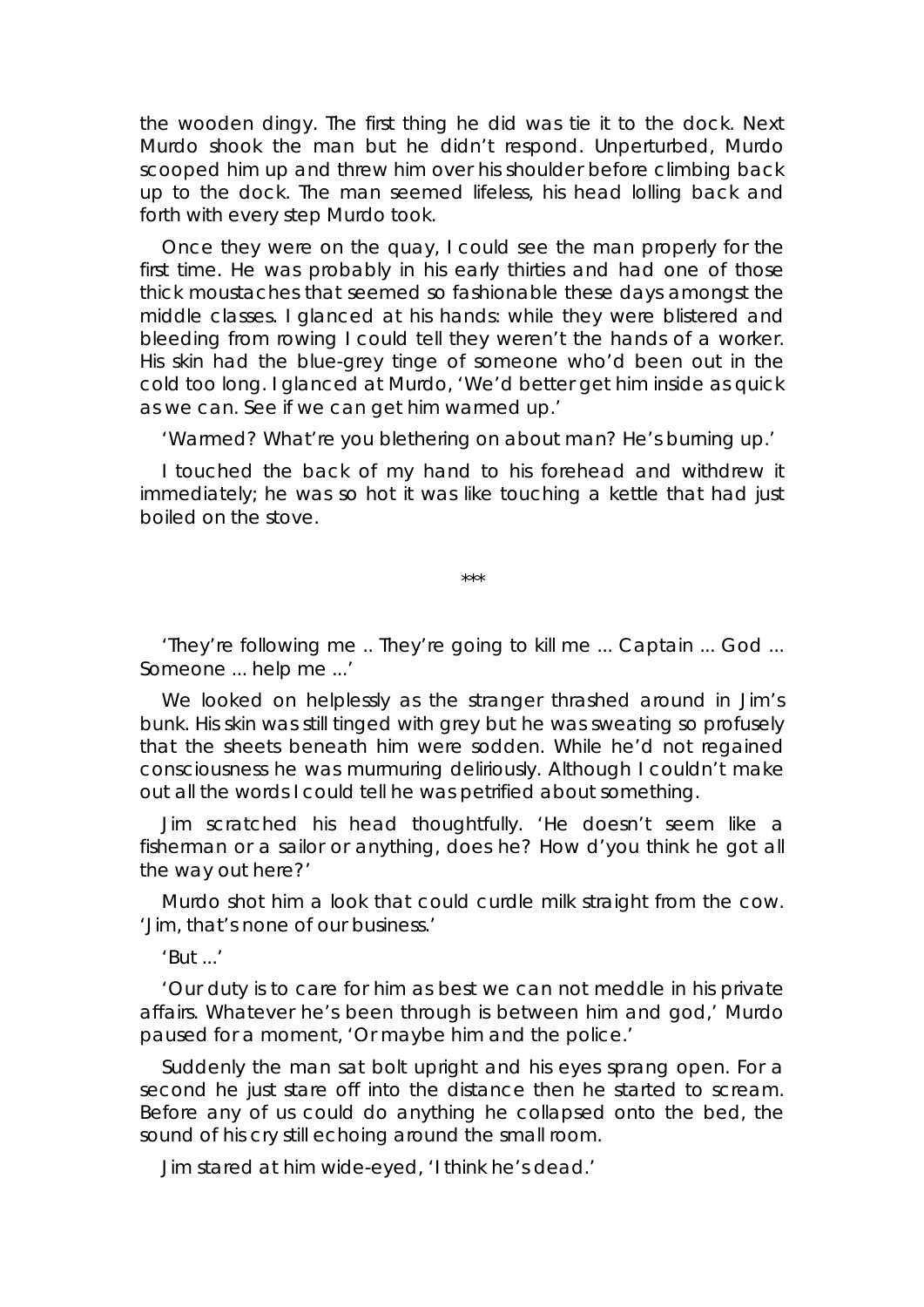'Don't be daft, laddie, people don't just drop dead like that. John, check him.'

I leaned forward and placed my cheek over his mouth but felt no breath; I put my hand on his chest and felt no rise and fall; I held my ear against him but there was no heart beat. I straightened up again and glanced round. 'Jim's right. He's dead.'

\*\*\*

'You don't think whatever killed him's infectious do you?'

'If it is, me and Murdo are more at risk that you are. You never went near him and we both touched him.'

'But he's in my bed. And on my sheets!'

Murdo put one of his massive hands on the boy's shoulder. 'Jim lad, we've got other things to worry about.'

'Like what?'

'Like what to do with his body. I mean, if we don't do something with it soon, it'll start rotting.'

If Jim had looked worried before, he looked worse now. 'Rotting?'

'Aye. When someone dies with a temperature like that, they'll start going off much sooner than usual.'

I scratched my beard as I tried to come up with a suggestion. We had nowhere to store a body and the soil on the island wasn't deep enough to bury someone so that option was out; it seemed there was only one answer left. 'It'll have to be a burial at sea.'

'Shouldn't we keep the body for the police to look at or something?' Murdo and I turned to Jim.

'You've been reading that Sherlock Holmes rubbish again, haven't you lad?' Murdo turned away, 'Bloody Conan Doyle, filling young boys' heads with his modern rubbish. There's no way we can tell anyone about this until the relief boat arrives on Boxing day. He'll have rotted away to nothing then. No, John's right; It'll have to be the sea for him.'

\*\*\*

'Right, Jim lad, you grab his legs and I'll grab his shoulders.'

We were standing round Jim's bed trying to avoid staring at the man's dead body. Murdo had laid some old sail cloth we'd scrounged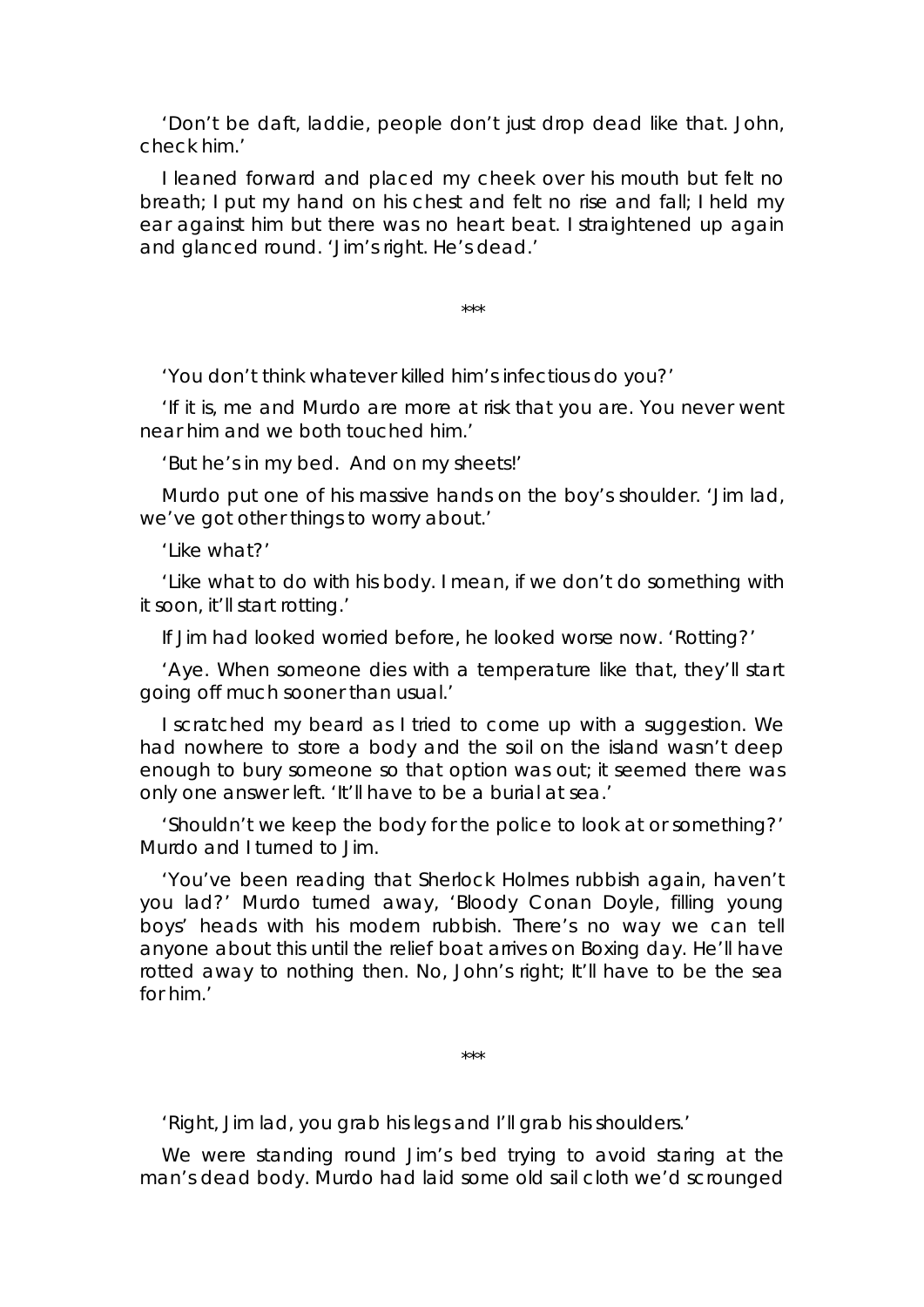up from the stores along side him. As was traditional for a burial at sea, we were going to sew him into in it along with a few sizable rock we'd gathered from the land that surrounded the lighthouse. They'd act as ballast, making sure he didn't float to the surface again as he started to decay and bloat.

Jim grabbed the man's ankles and then let go almost immediately. 'Jings, he's still roasting hot!'

Murdo lent forward and slid his arms under the dead man's shoulders. 'It's just him starting to rot; now grab his legs.'

That was when the man moved. It was just a shiver but it was definitely a movement. Jim and Murdo were too busy to notice it but I did. Then his eyes flicked open. They were no longer blue; instead they were milky grey with dull black pupils – there was no doubt these were the eyes of a dead man. He twitched again. This time Jim noticed too. He screamed and leapt away from bed.

Murdo stayed where he was. 'What's gotten into you laddie?'

Jim was now standing tight against the back wall staring at the man. 'He ... he ... he ... he moved.'

'Don't be daft Jim lad, dead men don't move. It'll just be gas escaping or something like th ...'

Murdo never got to finish what he was saying. The man's hands swung up, grabbing his hair and pulling him downwards. Murdo was caught unaware and despite his size he toppled forward. He screamed as the dead man sank his teeth deep into his neck until blood spurted across the linen sheets and the white-washed wall behind him. Murdo struggled but the dead man had locked onto him and refused to let go. He bit Murdo again and again. On his throat, his face, his shoulders; any part he could reach. As more and more blood sprayed from his body Murdo started to weaken. Finally he stopped moving and his body went limp. Still the dead man kept attacking, his teeth slicing into his flesh, his hands tearing at Murdo's now lifeless body.

'Jesus, John, is Murdo's dead? I think I'm going to ...' Jim made for the door but got only half way before he threw up.

The sudden movement caught the dead man's attention and he seemed to noticed Jim and me for the first time. He pushed Murdo's body to the floor where it landed in a crumpled heap. We watched, horrified, as he pulled himself to his feet and started to stumble towards us. His movements were stilted and sluggish as he lurched forward, Murdo's blood dripping from his mouth and face.

I swallowed hard, 'Jim, we've got to get out of here.'

Jim remained where he was.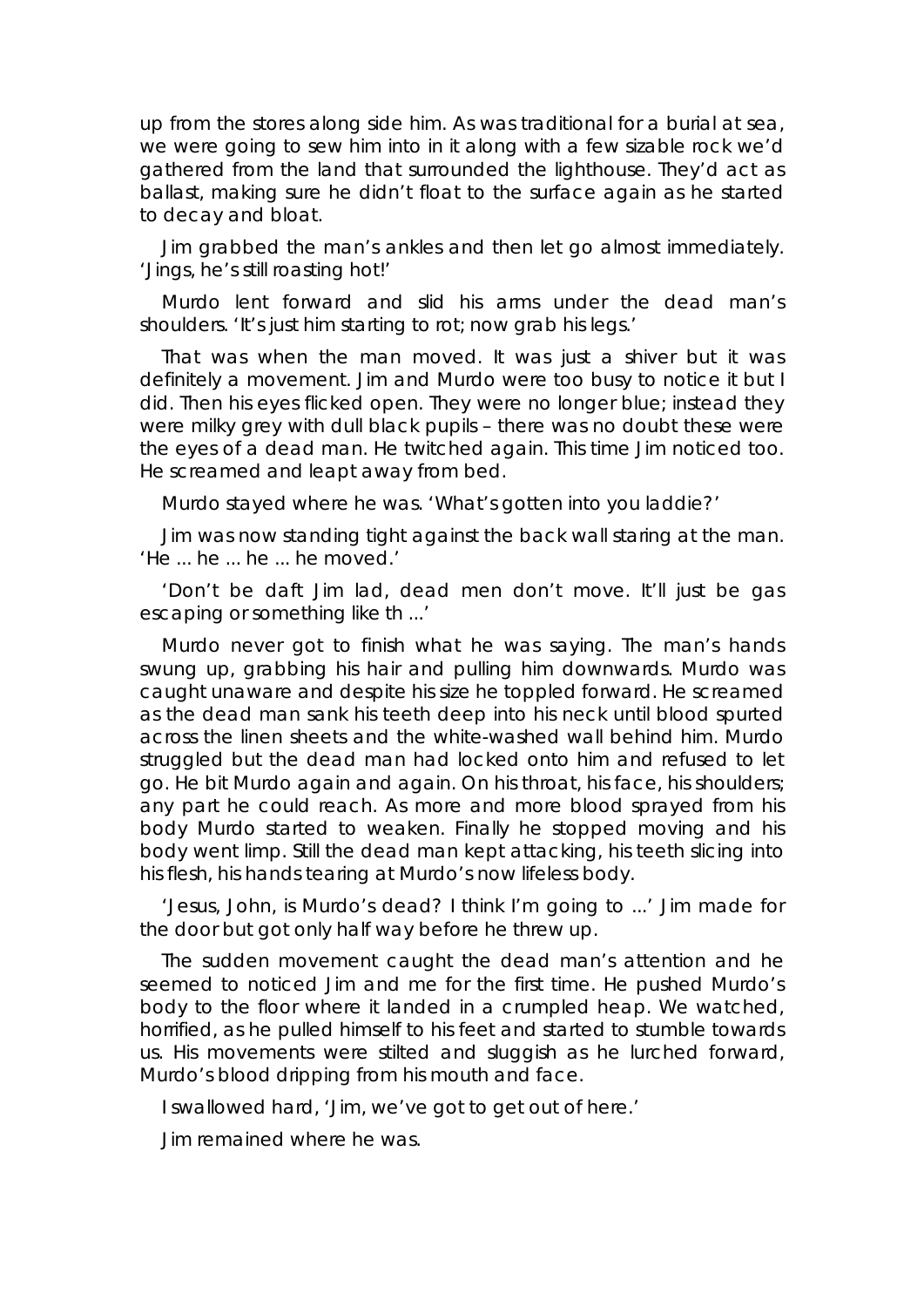I took a step forward and grabbed him arm. 'Jim, we need to get out of here now!'

That was all Jim needed to release him from the fear that was rooting him to the spot and together we turned and ran into the main room. Behind us, we heard slow, shuffling steps as the dead man started to follow.

'What're we going to do? That's a dead man back there and he's coming after us.'

'I don't know Jim, just let me think for a minute.'

'But he's coming ...'

Just then the dead man staggered into the room, letting out a low, visceral moan as he did so. I looked round for something I could use as a weapon. My eyes settled on the gaff hook we used to help land the fish we caught to liven up our otherwise dull diet. I grabbed it and swung it hard at the man's head. The sharp point pierced his skull just behind his left ear and sank so deep into his brain that the tip emerged from the centre of his forehead. Almost instantly the man crumpled to the ground, pulling the makeshift weapon from my hand. I'd have said he died if he hadn't been dead already but something, some life force, certainly left him. Still neither Jim or I was keen to approach. We'd seen what happened to Murdo when he'd been caught by surprise and we didn't want the same to happen to us. Minutes passed without any movement and I finally decided it was safe. I knelt down next to the stranger's body and examined it. His shirt had come loose and I could see what looked like a bite mark on his side. It was deep enough to have drawn blood and while it looked a couple of days old, there was no sign it had started to heal. Instead, it remained a festering wound that oozed a thick, black liquid.

To my right, Jim let out a startled yelp, followed by a scream so filled with pain it could only have been made by a dying man. I leapt to my feet and spun round to find Murdo standing behind Jim, his massive arms wrapped round him, his teeth buried deep into the side of his head. Jim feebly tried to fight but the damage was too much. After a second he went limp and Murdo let go of his body. As it fell to the ground Murdo turned towards me: his eyes were clouded and lifeless; his skin as grey as the granite beneath our feet. Blood oozed from the bites that covered his head and neck as he lurched forward, arms reaching out towards me, hands grasping the air. I tried to free the gaff hook but it was too firmly embedded in the dead man's skull. Realising that Murdo would be on me in seconds, I left it there and ran for the stairs that led up to the top of the lighthouse.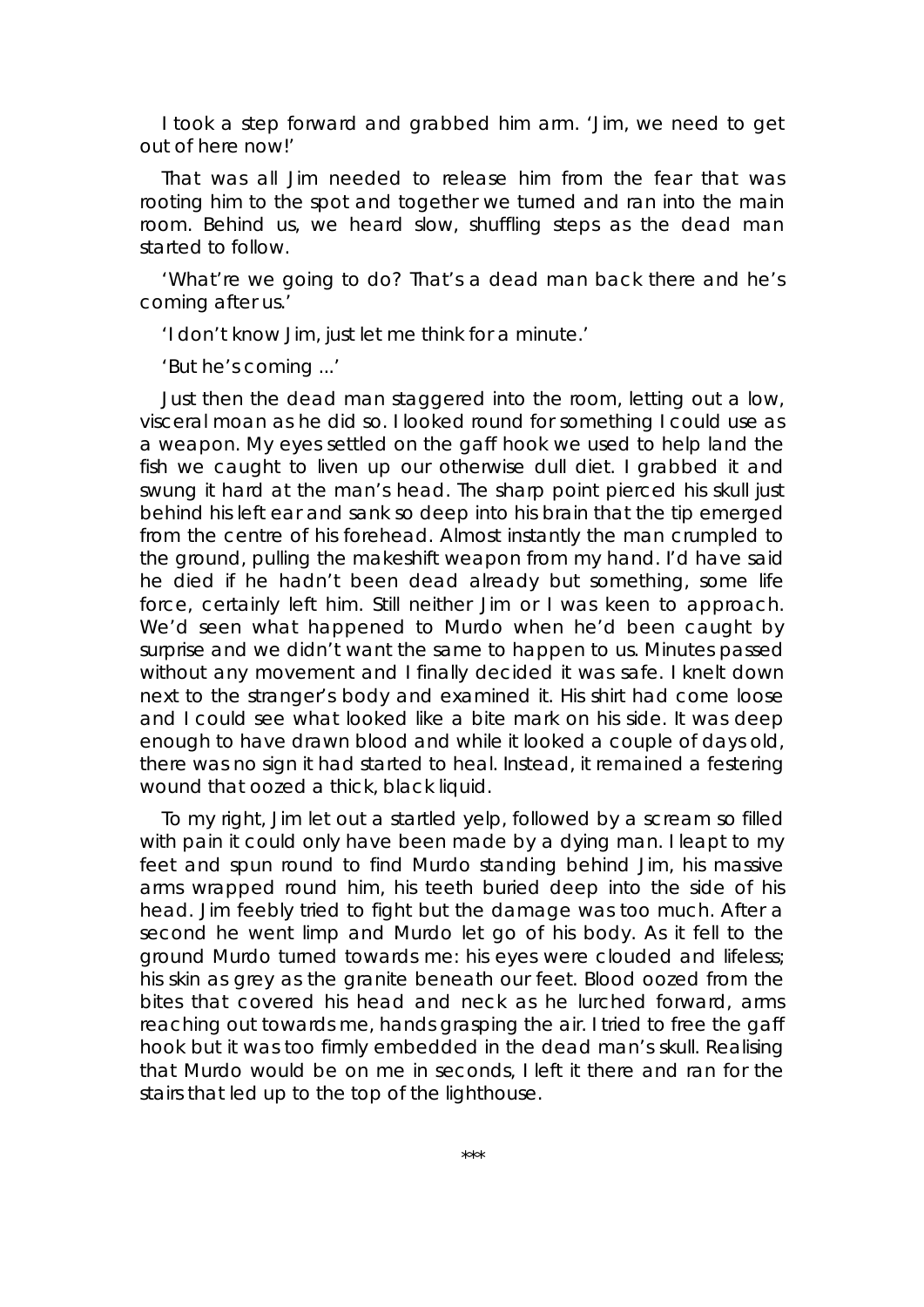I've been hiding in the light for five minutes now. I can hear Murdo slowly but inevitably getting closer and closer. There's one hundred and eighty five steps between the bottom and the top of the tower and I've listened to Murdo clamber up every single one of them. He's moving unsteadily, bumping off the walls, stumbling here and there but then again he's dead so I have to give him credit for still being able to get up the stairs at all. It's given me time to make a plan though and I'm ready for him when he finally steps into the light. It's only three o'clock in the afternoon but the darkness is starting to grow outside and I should be getting the light ready to send its signal out into the night. Instead I'm preparing to kill Murdo ... Or whatever it is I need to do to stay alive. After what he did to Jim, I'm under no illusions as to what he'll do to me if I let him get his hands on me. I've known Murdo for eleven years but I'm not going to let him do that to me; not over my dead body – or his.

As Murdo lumbers closer I back off towards the door to the balcony that surrounds the outside of the light. In my hand I'm grasping the leg of a chair that I'd broken into pieces so I'd have some sort of weapon to defend myself. I step out into the sea air and wait for Murdo to follow. Like a bloodhound he tracks my every movement. Even though his dead eyes don't see any more he knows where I am. Maybe he hears me or smells me or something but however he's doing it, he definitely knows where I am. I wait for him to step through the door. The change in temperature seems to disorient him for a second or maybe its the wind that's starting to whip around the light as the sun goes down. I take my chance and smash the chair leg into his skull sending him spinning towards the guard rail. I hit him again and again but he won't go down. Finally I pull back and swing as hard as I can. I catch him across the side of the head and send him over the edge. Unfortunately I swing with such force that the chair leg slips from my grasp and spins off into the gloaming but it doesn't matter; Murdo is already falling the 75 feet the ground. Even dead, there's no way he's surviving that sort of fall.

I'm peering over the rail looking at Murdo's shattered body just to make sure he's properly dead when I feel the bite on the back of my neck. I spin round to find Jim standing behind me, my blood dripping from his open mouth. Without thinking I grab his shirt and throw him over the guard rail. He's so slight that it's not difficult for someone like me. I don't like doing it but I can tell from his eyes that he's dead already; he just doesn't seem to know it yet. I'm guessing he will when he hits the ground. I slump onto the deck of the balcony knowing that all of this is finally over and wondering how I'm going to explain it to the lighthouse board but after a couple of minutes I notice something. There's a heat radiating out from where Jim just bit me; I can feel it spreading throughout my body. That's when I finally put two and two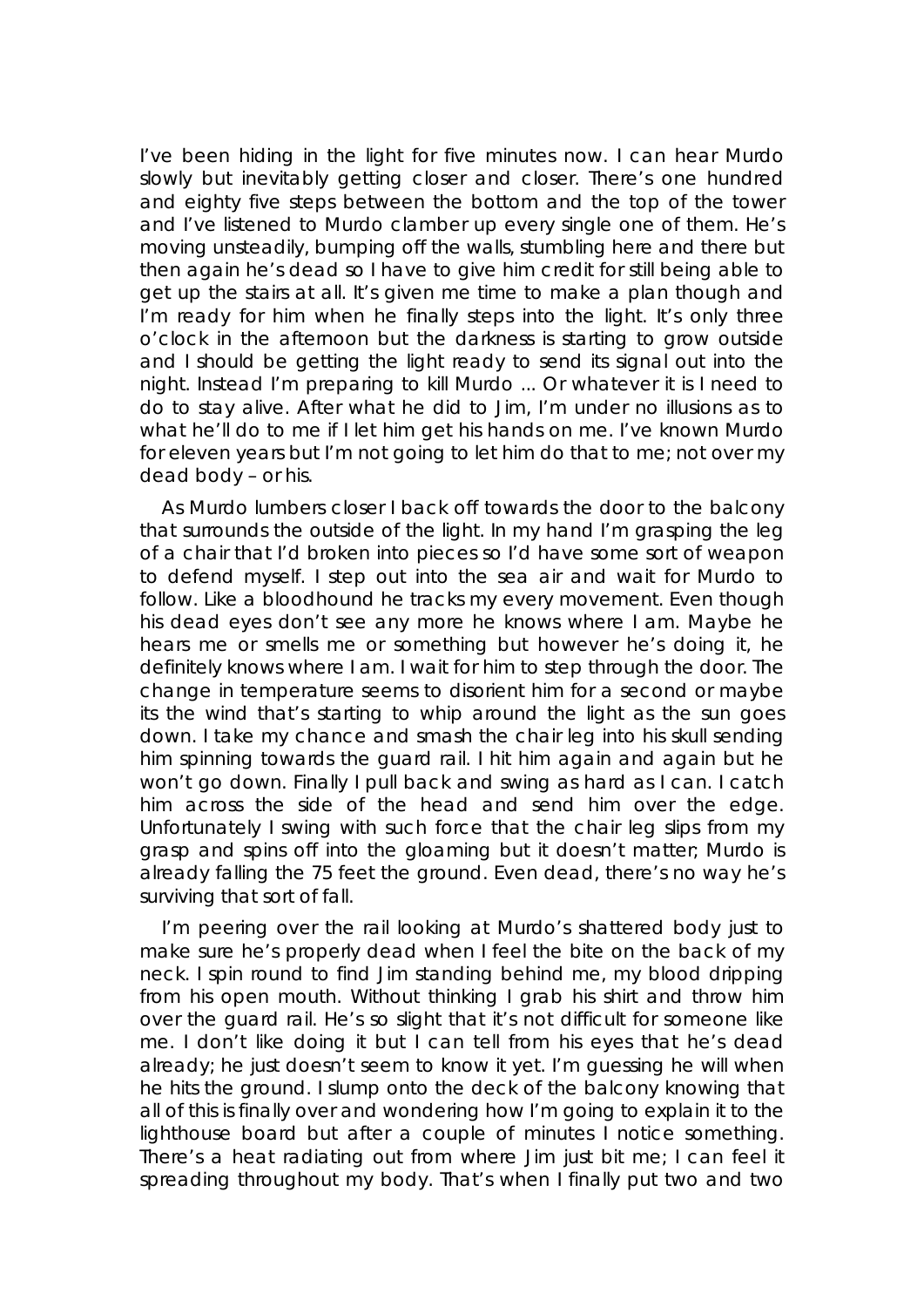together. The dead man had been bitten by someone, he bit Murdo, Murdo bit Jim and Jim bit me: whatever it was that killed him while making him walk again, it was infectious and now I have it.

I leap to my feet not knowing how long I have but I have to do something to break the cycle of infection. None of these bodies could be here when the relief ship arrived and nor could I.

\*\*\*

It had taken all my strength to load the three bodies into the dingy and row it out to where I knew the water was more than sixty fathoms deep. It seemed only fitting that whatever the disease was it was leaving Flannan Isle the same way it arrived. One by one I heave the bodies over the side, knowing that they'll never surface again not all the way out here. I say a prayer for each of them in turn. I've cleaned everything up at the lighthouse so no one will ever be able to work out what happened; it's better that our families don't know. After all the exertion I'm exhausted and I sink down into the bottom of the dingy. It's now dark and I can make out the stars above me in amongst the clouds. I can feel the movement of the small boat as it's lifted up and down by the swell passing underneath me. I no longer have the strength to do what I intended; to throw myself over the side with my pockets filled with rocks. I can feel the infection, whatever it is, burning through my veins. It's only a matter of time before it kills me and then I don't know what will happen. I stare up at the sky. I can see the constellation of Orion just above the left hand side of the boat. I try to get up but I no longer have the strength. All I can do is lie here, hoping that it won't hurt as badly as it seemed to hurt the dying man we'd rescued from the dingy less than half a day before. The new century is only a few days away but I know I'll never see it dawn.

**Author's Note:** The lighthouse on Flannan Isle is a real place off the west coast of Scotland (visit follow this link to see its location in Google Earth: http://www.forthoseinperil.net/\_files/Flannan\_Isles\_Lighthouse.kmz – this requires that you have either Google Earth or a Google Earth Mobile app installed on your ebook device) and this story was inspired by a real event that took place there in 1900. It has entered Scottish mythology and in many ways it is our *Marie Celeste* or our *Bermuda Triangle*. I touched on it towards the start of my book *For Those In Peril On The Sea* where one of the characters is reminded of the memorable line '*Three men alive on Flannan Isle who think on three* 

\*\*\*